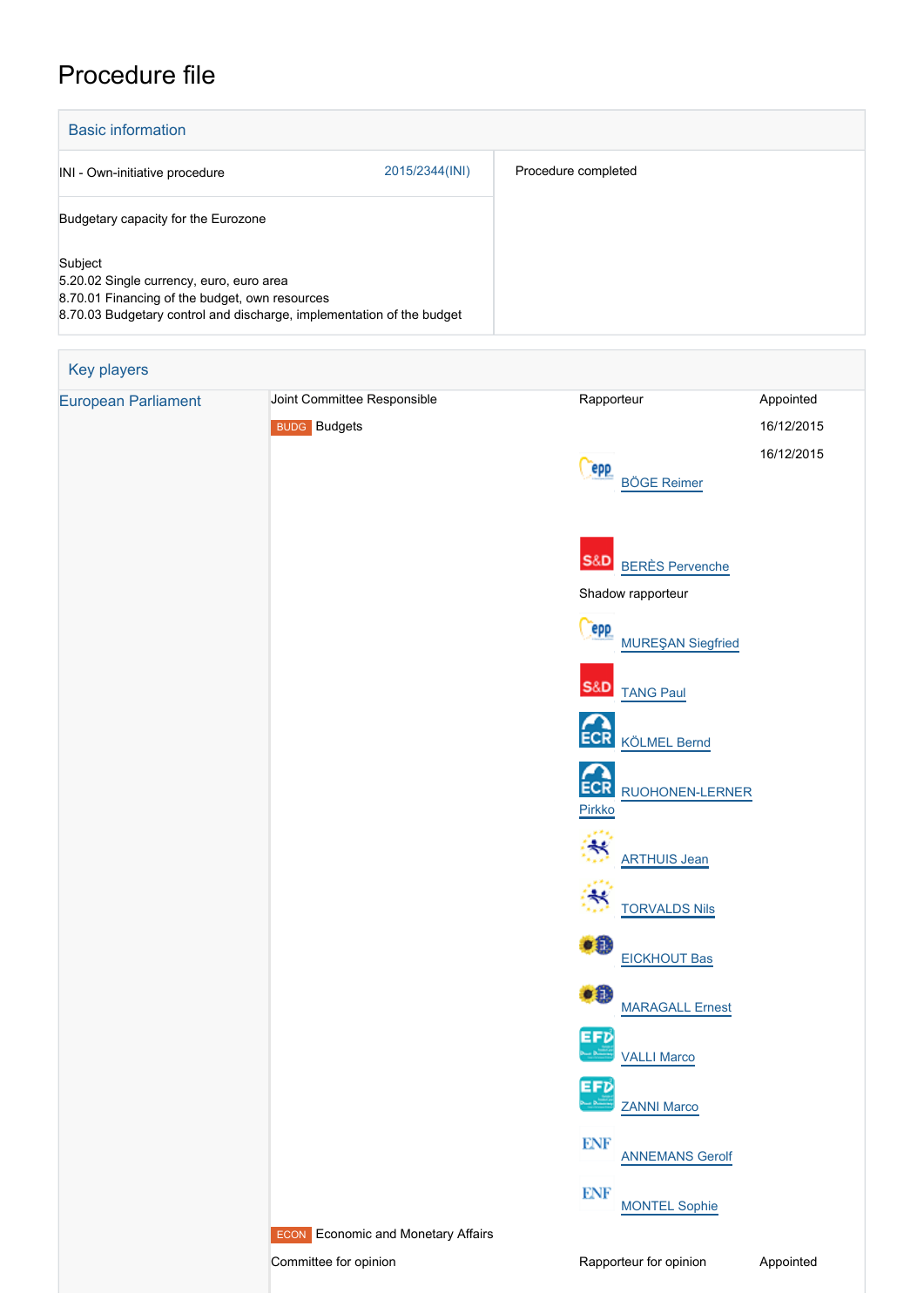|                            | <b>Budgetary Control</b><br><b>CONT</b>   | 10/02/2016                                  |
|----------------------------|-------------------------------------------|---------------------------------------------|
|                            |                                           | <b>S&amp;D</b><br><b>BALČYTIS Zigmantas</b> |
|                            | <b>EMPL</b> Employment and Social Affairs |                                             |
|                            | Constitutional Affairs<br><b>AFCO</b>     | 22/02/2016                                  |
|                            | (Associated committee)                    |                                             |
|                            |                                           | epp<br><b>RANGEL Paulo</b>                  |
| <b>European Commission</b> | <b>Commission DG</b>                      | Commissioner                                |
|                            | <b>Budget</b>                             | <b>GEORGIEVA Kristalina</b>                 |

#### Key events

| 21/01/2016 | Committee referral announced in<br>Parliament                |              |         |
|------------|--------------------------------------------------------------|--------------|---------|
| 21/01/2016 | Referral to associated committees<br>announced in Parliament |              |         |
| 13/02/2017 | Vote in committee                                            |              |         |
| 13/02/2017 | Committee report tabled for plenary                          | A8-0038/2017 | Summary |
| 14/02/2017 | Debate in Parliament                                         |              |         |
| 16/02/2017 | Results of vote in Parliament                                |              |         |
| 16/02/2017 | Decision by Parliament                                       | T8-0050/2017 | Summary |
| 16/02/2017 | End of procedure in Parliament                               |              |         |

#### Technical information

| Procedure reference        | 2015/2344(INI)                                     |
|----------------------------|----------------------------------------------------|
| Procedure type             | INI - Own-initiative procedure                     |
| Procedure subtype          | Initiative                                         |
| Legal basis                | Rules of Procedure EP 58; Rules of Procedure EP 54 |
| Stage reached in procedure | Procedure completed                                |
| Committee dossier          | CJ16/8/05365                                       |

| Documentation gateway                                  |             |              |            |    |         |  |
|--------------------------------------------------------|-------------|--------------|------------|----|---------|--|
| Committee draft report                                 |             | PF582 210    | 04/05/2016 | EP |         |  |
| Committee opinion                                      | <b>CONT</b> | PE578.582    | 15/07/2016 | EP |         |  |
| Committee opinion                                      | <b>AFCO</b> | PE580.732    | 14/09/2016 | EP |         |  |
| Committee report tabled for plenary, single<br>reading |             | A8-0038/2017 | 13/02/2017 | EP | Summary |  |
| Text adopted by Parliament, single reading             |             | T8-0050/2017 | 16/02/2017 | EP | Summary |  |

## Budgetary capacity for the Eurozone

The Committee on Budgets adopted jointly with the Committee on Economic and Monetary Affairs an own-initiative report by Reimer BÖGE (EPP, DE) and Pervenche BERÈS (S&D, FR) on budgetary capacity for the Eurozone.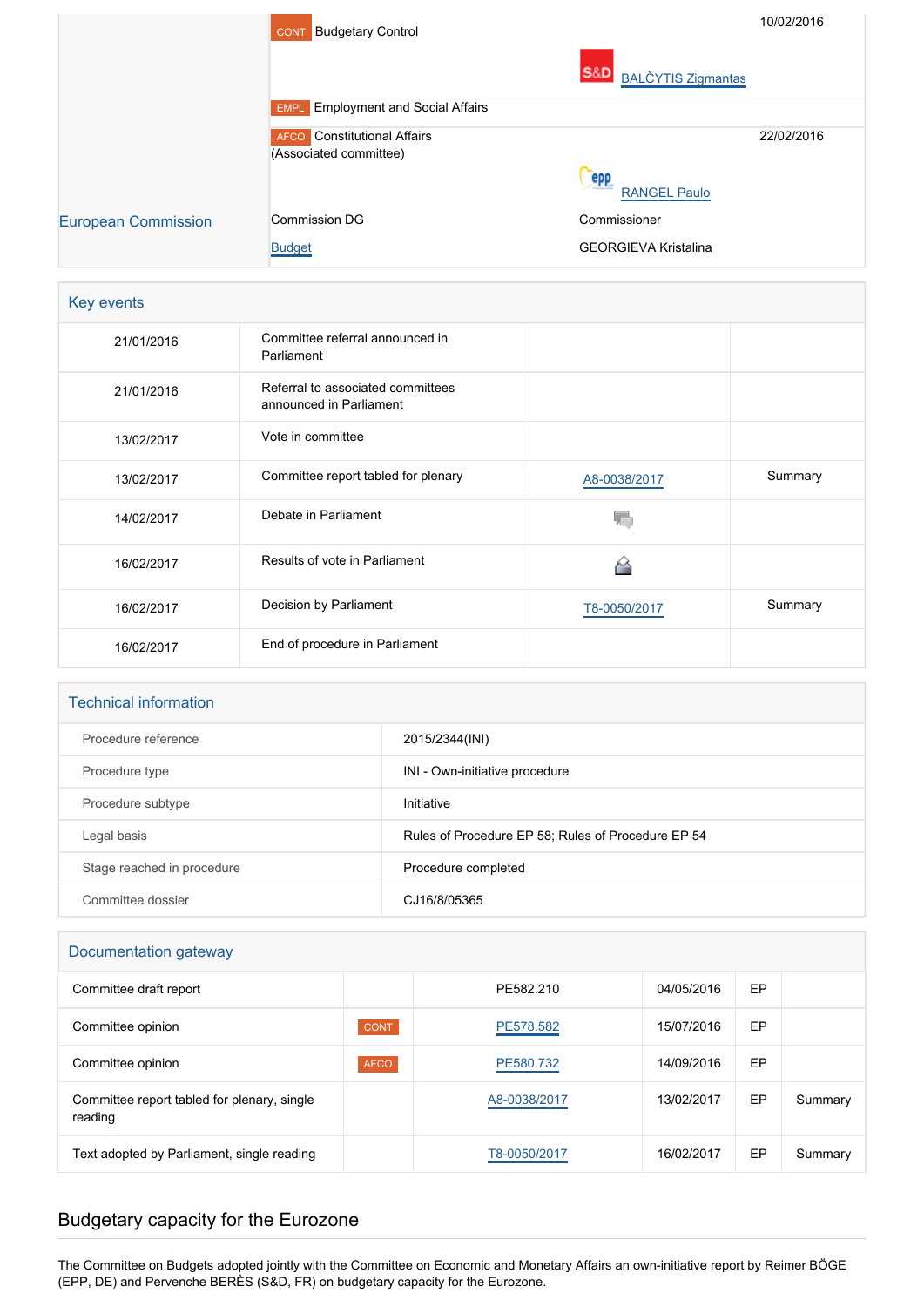The Committee on Constitutional Affairs exercising its prerogative as an associated committee by virtue of [Rule 54 of Parliaments Rules o](http://www.europarl.europa.eu/sides/getDoc.do?pubRef=-//EP//TEXT+RULES-EP+20150909+RULE-054+DOC+XML+V0//EN&language=EN&navigationBar=YES)f [Procedure](http://www.europarl.europa.eu/sides/getDoc.do?pubRef=-//EP//TEXT+RULES-EP+20150909+RULE-054+DOC+XML+V0//EN&language=EN&navigationBar=YES), also gave an opinion on this report.

The restoration of trust in the euro area requires the completion of the Banking Union, a strengthened fiscal framework with a capacity to absorb shocks and incentives for growth-friendly structural reforms to complement current monetary policy measures.

Members considered that increased fiscal capacity will contribute to restoring the trust of the financial market in the sustainability of public finances in the euro area.

Three pillars: fiscal capacity for convergence and stabilisation of the euro area shall include the European Stability Mechanism (ESM) and a specific additional budgetary capacity for the euro area. It is based on three pillars:

- Pillar 1: the convergence code: beside the Stability and Growth Pact, the convergence code, adopted under the ordinary legislative procedure and taking into account the country-specific recommendations, should focus for a five-year period on convergence criteria regarding taxation, labour market, investment, productivity, social cohesion, and public administrative and good governance capacities within the existing Treaties. A euro-area fiscal capacity should be complemented by a long-term strategy for debt sustainability and debt reduction and enhancing growth and investment in euro-area countries.
- Pillar 2: absorption of asymmetric shocks: differences in the business cycles of euro-area Member States stemming from structural differences or a general economic vulnerability create a need to address asymmetric shocks. Members consider that the stabilisation provided through the ESM/EMF should be complemented by automatic shock absorption mechanisms. Stabilisation must incentivise good practices and avoid moral hazard.
- Pillar 3: absorption of symmetric shocks: in the case of symmetric shocks brought about by a lack of internal demand, monetary policy alone cannot reignite growth. The euro-area budget should be of sufficient size to address these symmetric shocks by funding investment aimed at aggregating demand and full employment.

Governance and democratic accountability: Members stated that the Community method should prevail in economic governance for the euro area. The European Parliament and national parliaments should exercise a strengthened role in the renewed economic governance framework in order to reinforce democratic accountability. The positions of President of the Eurogroup and Commissioner for Economic and Financial Affairs could be merged, and in such case the President of the Commission should appoint this Commissioner as Vice-President of the Commission.

This finance minister and treasury within the Commission should be fully democratically accountable and equipped with all necessary means to apply the existing economic governance framework and to optimise the development of the euro area in cooperation with the ministers of finance of the euro-area Member States.

The European Parliament should review its rules and organisation to ensure the full democratic accountability of the fiscal capacity to MEPs from participating Member States.

The Commission is asked to come forward with a White Paper with an ambitious core chapter on the euro area and the respective legislative proposals in 2017 by using all means within the existing Treaties.

For its part, Members recommended that Parliament declares its readiness to finalise all legislative measures that do not require Treaty changes by the end of the current mandate of the Commission and the European Parliament and to set the stage for the necessary Treaty changes required in the medium and long term to make a sustainable euro area possible.

### Budgetary capacity for the Eurozone

The European Parliament adopted by 305 votes to 255 with 68 abstentions, a resolution on budgetary capacity for the Eurozone.

Members noted that after a successful start for the euro, the euro area has showed a lack of convergence, political cooperation and ownership. The various crises and global challenges require the euro area to make, as soon as possible, a qualitative leap in integration.

General principles: the restoration of trust in the euro area requires the completion of the Banking Union, a strengthened fiscal framework with a capacity to absorb shocks and incentives for growth-friendly structural reforms to complement current monetary policy measures.

Members considered that increased fiscal capacity will contribute to restoring the trust of the financial market in the sustainability of public finances in the euro area.

Fiscal capacity for convergence and stabilisation of the euro area shall include the European Stability Mechanism (ESM) and a specific additional budgetary capacity for the euro area.

As a first step, the specific euro-area budgetary capacity should be part of the Union budget, and should be financed by euro-area and other participating members via a source of revenue to be agreed between participating Member States. Once in a steady state, the fiscal capacity could be financed through own resources.

Three pillars: fiscal capacity for convergence and stabilisation of the euro area should be based on three pillars:

- Pillar 1: the convergence code: the aim is to incentivise economic and social convergence within the euro area to foster structural reforms, modernise economies and improve the competitiveness of each Member State and the resilience of the euro area. Beside the Stability and Growth Pact, the convergence code, adopted under the ordinary legislative procedure and taking into account the country-specific recommendations, should focus for a five-year period on convergence criteria regarding taxation, labour market, investment, productivity, social cohesion, and public administrative and good governance capacities within the existing Treaties. A euro-area fiscal capacity should be complemented by a long-term strategy for debt sustainability and debt reduction and enhancing growth and investment in euro-area countries.
- Pillar 2: absorption of asymmetric shocks: this refers to situations whereby an economic event affects one economy more than another, for instance when demand collapses in one specific Member State and not in the others following an external shock beyond the influence of a Member State. Members consider that the stabilisation provided through the ESM/EMF should be complemented by automatic shock absorption mechanisms. Stabilisation must incentivise good practices and avoid moral hazard.